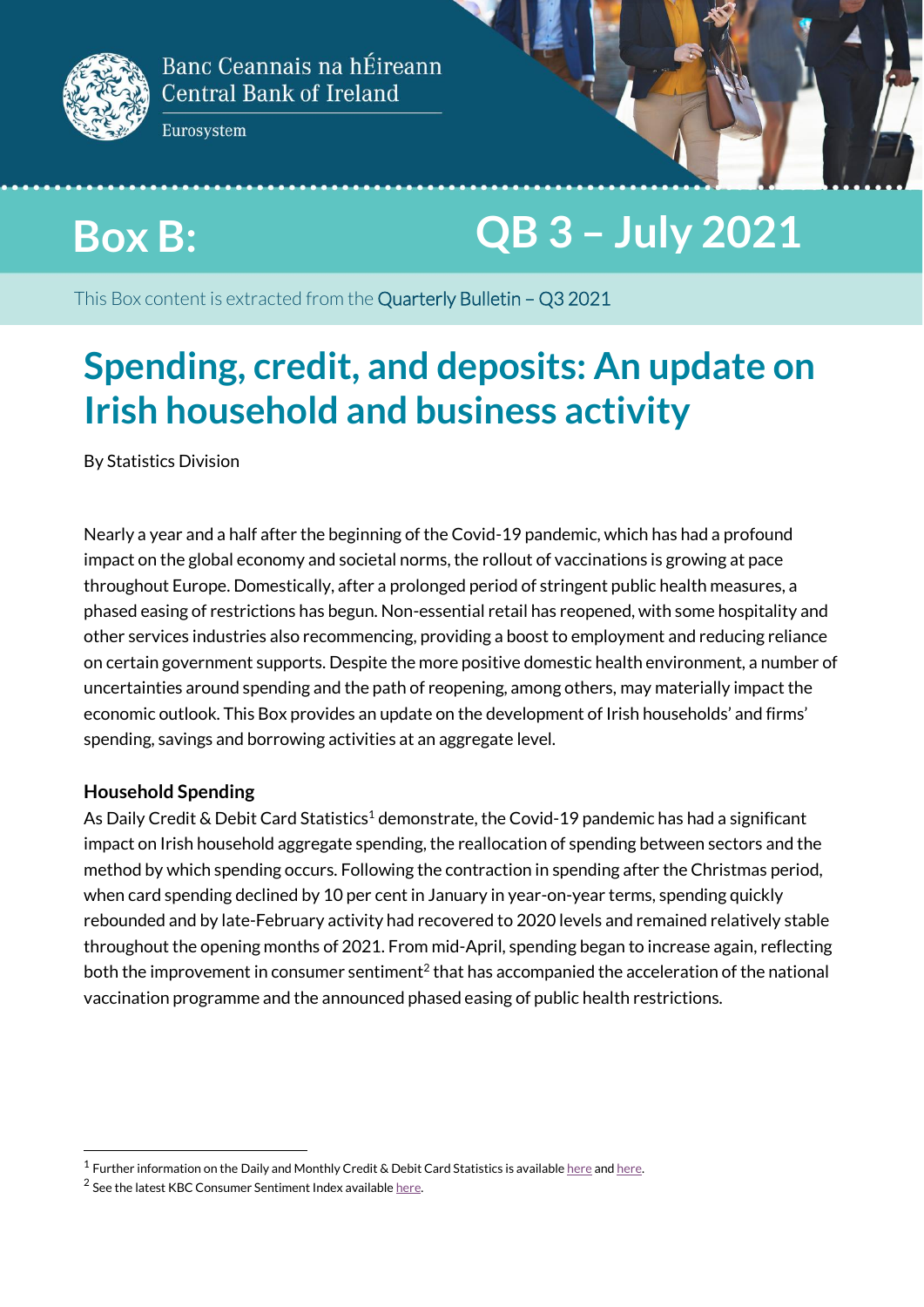

Eurosystem





1

Analysis of the monthly Credit and Debit Card Statistics<sup>1</sup>, which provides a less timely but more granular breakdown of the daily data, indicates that while aggregate card spending for February 2021 (the last month for a pre vs post pandemic comparison) was largely unchanged in year-on-year terms, however there was a substantial reallocation of spending since the beginning of the pandemic compared with previous long-established spending patterns. For example, the significant decline in spending in sectors such as restaurants, accommodation and transport was in part offset by increases in the retail sectors of groceries, electrical goods and hardware.

Source: Central Bank of Ireland

 $3$  The sharp contraction in spending immediately after Christmas was driven by a number of factors in addition to the introduction of public health measures. These included seasonal factors, the impact of weekends and public holidays; all of which contribute to the significantly lower spending. Chart uses daily data from 7 March 2020 to 7 June 2021.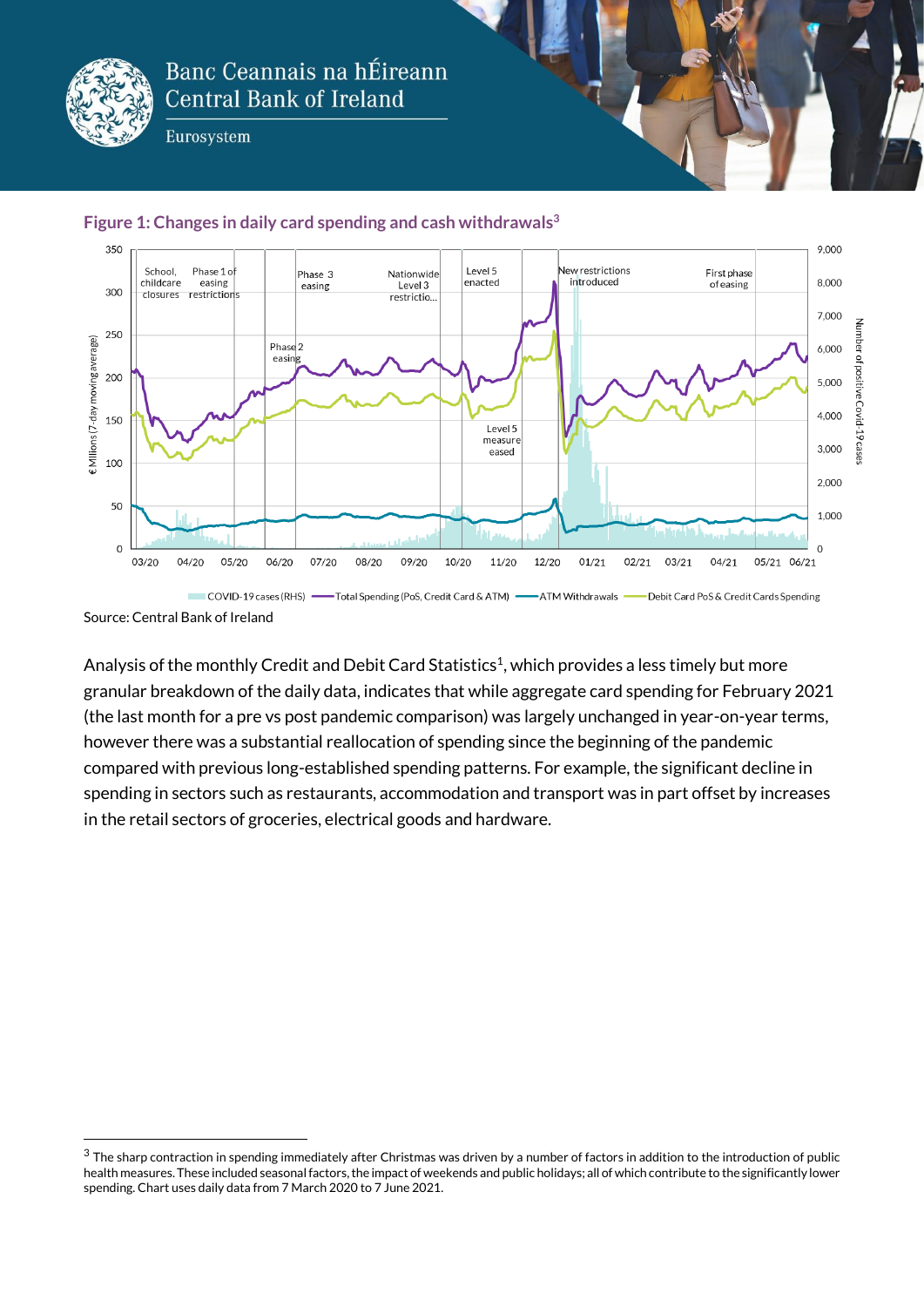

Eurosystem





Source: Central Bank of Ireland

On a sectoral level, daily data indicates that spending remained relatively stable during the first few months of 2021, with the restaurant and accommodation sectors reverting to levels observed in late-October and November last year, when similar Level 5 public health restrictions were in place (Figure 2). Since late-April, spending in the two sectors most impacted by the public health restrictions, the accommodation and transport sectors, has increased markedly, coinciding with increased optimism due to the accelerating vaccine rollout and the government announcement outlining the proposed path for easing restrictions. While more recently, as restrictions in the hospitality sectors were eased in early-June, accommodation and restaurants spending rose sharply. Meanwhile, spending on groceries has proven largely resilient to the changes regarding public health measures as spending relocated from outside to inside the home, and remains significantly higher than pre-pandemic levels.

The proportion of card spending conducted online rose to 57 per cent in January, up from a monthly average of 39 per cent in 2019, as the public health restrictions limited opportunities for in-person spending. Despite restrictions remaining unchanged until early-May, the proportion of in-store spending rose steadily to nearly 49 per cent over the intervening period. A number of factors likely contributed to this increase; including seasonality, greater public mobility<sup>4</sup> as the health environment improved, and the increasing adaptability of businesses. Once non-essential retail reopened in early-May, in-store spending rose sharply and once again became the primary venue for card spending.

.

<sup>&</sup>lt;sup>4</sup> See latest google mobility repor[t here.](https://www.gstatic.com/covid19/mobility/2021-06-18_IE_Mobility_Report_en-GB.pdf)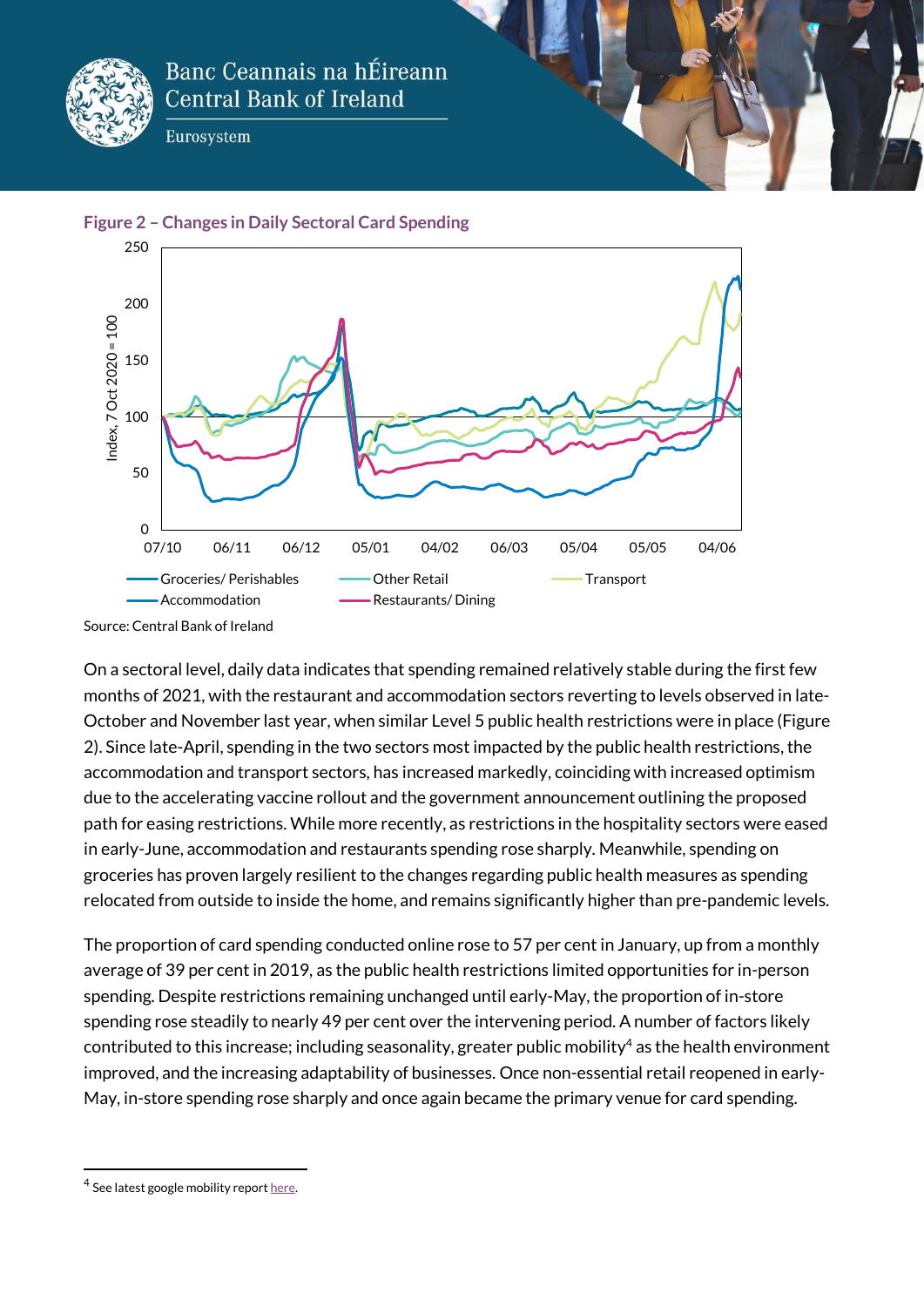

Eurosystem

### **Household Credit & Deposits**

Household savings have continued to rise at pace since the beginning of the Covid-19 pandemic and the introduction of the associated public health measures. This continued growth likely reflects an increase in precautionary and forced savings due to the curtailed consumption opportunities<sup>5</sup>, while government income supports and other intervention measures have helped, to a certain extent, to mitigate household income shocks.

The latest Credit and Banking Statistics<sup>6</sup>, shows that household deposits continue to post new record highs and stood at €131.5 billion at end-May. Lodgements exceeded withdrawals by €14 billion in the twelve months to end-May, a growth rate of 11.9 per cent (Figure 3). However, comparing March, April and May 2020 at the beginning of the pandemic with the same months this year, lodgements exceeded withdrawals by a lesser extent than in 2020 indicating that while there was a forced element to savings due to curtailed consumption opportunities, a certain proportion of savings may also be described as precautionary<sup>7</sup>. What happens with these accumulated savings will be an important factor in determining the path for the economy in the coming years, and this issue is discussed further in Box D.



#### **Figure 3 – Deposits from Households; developments in net flows, and annual rate of change**

 $^5$  For a detailed discussion of the impact of the pandemic on consumption and savings, see  $B$ yrne, S., Hopkins, A., McIndoe-Calder, T., and [Sherman, M. The Impact of COVID-19 on Consumer Spending. Central Bank of Ireland Economic Letters. Vol 2020. No 15.](https://www.centralbank.ie/docs/default-source/publications/economic-letters/the-impact-of-covid-19-on-consumer-spending.pdf?sfvrsn=7)

 $^6$  The latest Credit and Bank Statistics are availabl[e here.](https://www.centralbank.ie/statistics/data-and-analysis/credit-and-banking-statistics)

1

 $^7$  For a more detailed discussion on savings and the potential effect on future spending, see  ${\rm Re}$ monn Lydon & Tara McIndoe-Calder. Saving [during the pandemic: Waiting out the storm? Central Bank of Ireland Economic Letters. Vol 2021. No 4.](https://www.centralbank.ie/docs/default-source/publications/economic-letters/vol-2021-no-4-saving-during-the-pandemic-waiting-out-the-storm-reamonn-lydon-and-tara-mcindoe-calder.pdf?sfvrsn=7)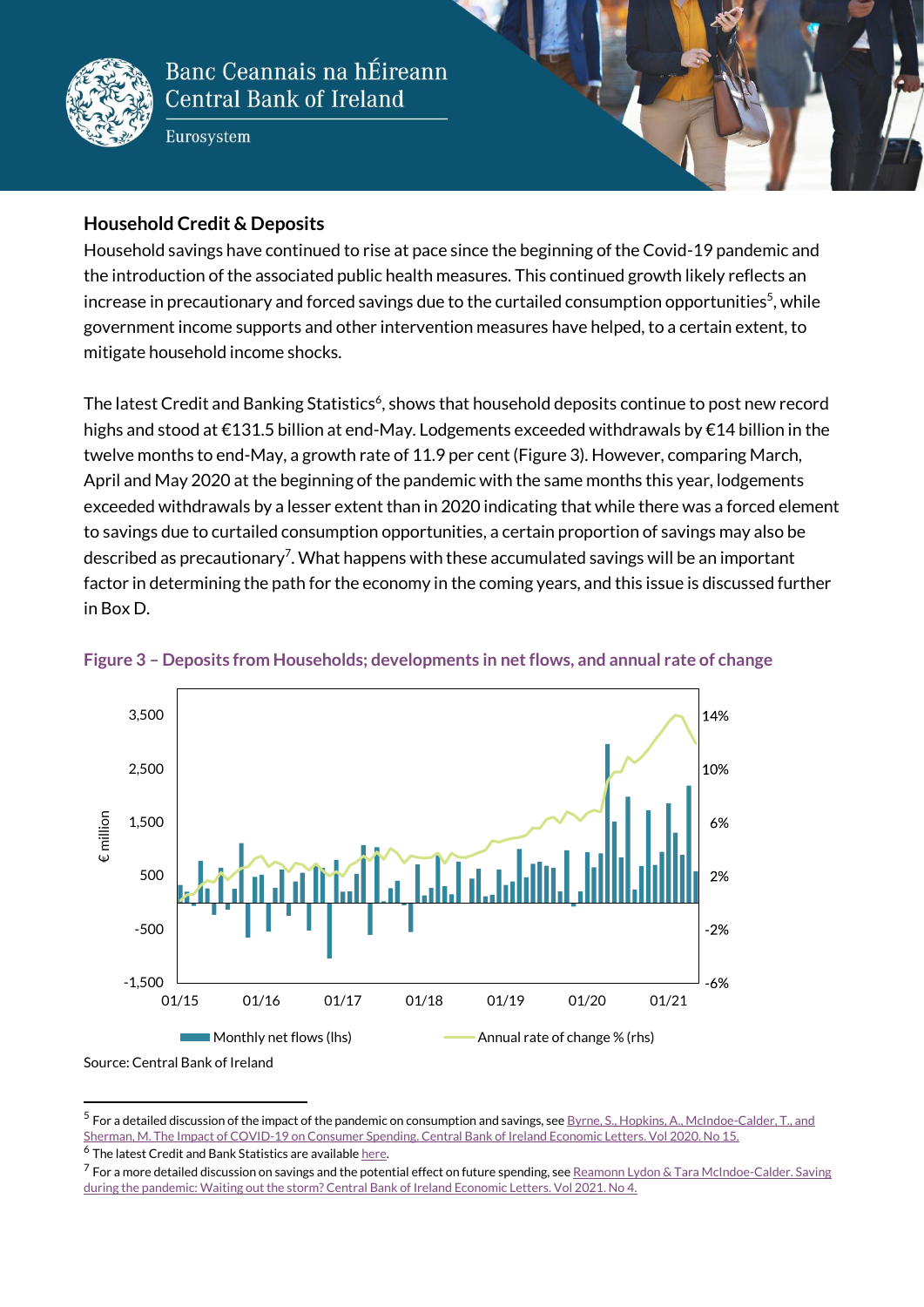

Eurosystem

Analysing household credit by purpose of lending reveals differing trends in lending for house purchases, which accounts for the vast majority of household credit, and shorter-term lending for consumption and other purposes (Figure 4). In total, new lending to households contracted by 8 per cent in the first quarter compared to the corresponding quarter of 2020, while lending strengthened in April.





Source: Central Bank of Ireland

.

There was a significant decline in new mortgage lending (ex. renegotiations) at the beginning of the pandemic. Recent analysis has shown that the biggest factor shaping credit outcomes appeared to have been falling credit demand, while only some tightening was observed in credit supply conditions<sup>8</sup>. The beginning of 2021 got off to a subdued start, with new mortgage lending down almost 7 per cent year-on-year in January. Lending has since recovered, with the latest data indicating the volume of new mortgage lending was only slightly lower than in April 2019.

According to the latest Bank Lending Survey<sup>9</sup>, demand for house purchase loans was largely unchanged compared to the previous survey but demand for consumer credit and other lending declined. Increases in demand for the latter two categories of lending are expected during the second quarter, while the credit standards on household loans are also expected to be loosened.

<sup>8</sup> Credit Conditions for Irish Households and SMEs, availabl[e here.](https://www.centralbank.ie/docs/default-source/publications/economic-letters/credit-conditions-irish-households-and-smes-vol-2021-no-5.pdf?sfvrsn=5)

 $9$  Central Bank of Ireland's latest Bank Lending Survey, availabl[e here.](https://www.centralbank.ie/docs/default-source/statistics/data-and-analysis/credit-and-banking-statistics/bank-lending-survey/comment-on-bank-lending-results-april-2021.pdf?sfvrsn=2)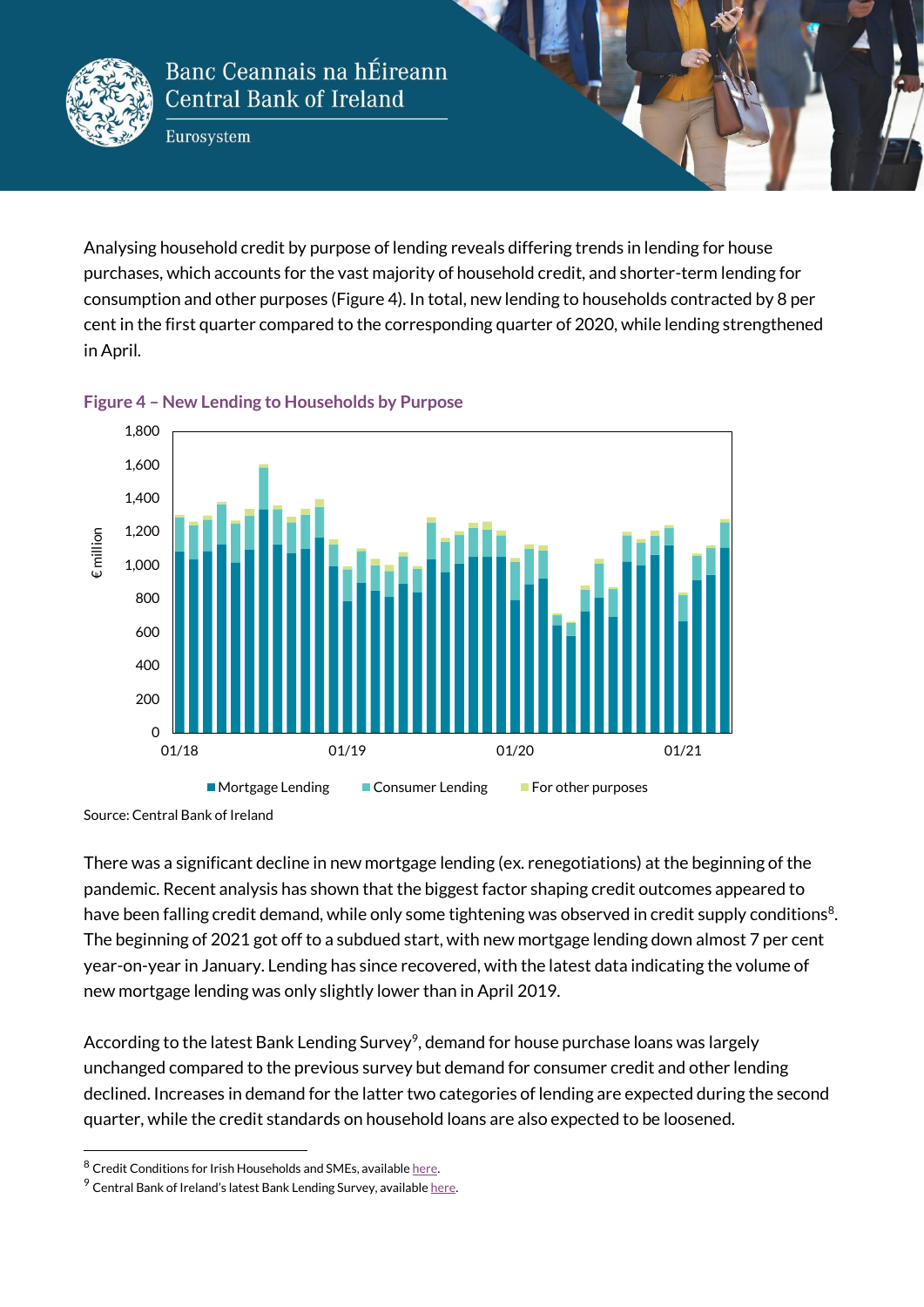

Eurosystem

The average interest rates on all new mortgage agreements have remained largely unchanged at around 2.79 per cent since January<sup>10</sup>. The rate on fixed rate agreements, which account for nearly four in every five new mortgages agreements, continues to edge lower and currently stands at 2.63 per cent in April, its lowest level since the series began and down 16 bps since the beginning of 2020. Ireland currently has the second highest average rate in the euro area, however the composition of loan types and risk characteristics are different in each country, making like-for-like comparisons difficult<sup>11</sup>.

New consumer lending remains subdued, contracting sharply during the first quarter. The latest data for April shows this subdued trend has continued, although it is significantly higher than the lows associated with the beginning of the pandemic. Looking to the months ahead, as consumer credit is largely driven by car purchases, holidays and credit cards, any increase in new lending for consumption purposes is unlikely until consumer confidence and activity returns<sup>12</sup>. The sharp increase in consumer lending seen in summer of 2020, highlights that the flow of consumer credit can pick up quickly and sharply to support the recovery when health restrictions ease.

#### **Business Credit & Deposits**

Data on lending to non-financial corporations (NFCs) shows that repayments exceeding drawdowns by €2.2 billion in the twelve months to end-May.

The trend of subdued new lending to NFCs continued in the first two months of this year before rising sharply in March, with loans over  $\epsilon$ 1 million, which are mainly driven by large enterprises, contributing the majority of the increase. April's data shows slightly lower levels of new lending compared to March, but remains higher in year-on-year terms.

New lending advanced to Irish resident SMEs<sup>13</sup> stood at just over €1 billion in the first quarter of 2021, a decline of 24 per cent compared to the final quarter of 2020. New lending varied considerably across sectors, with the property investment/development and primary industries recording the largest levels of new lending in the quarter, while hotel and restaurant sectors were significantly lower than pre-pandemic levels.

1

<sup>10</sup> Central Bank of Ireland[. Retail Interest Rate Statistics April 2021.](https://www.centralbank.ie/docs/default-source/statistics/data-and-analysis/credit-and-banking-statistics/retail-interest-rates/interest-rate-statistics-april-2021.pdf?sfvrsn=4)

<sup>11</sup> <https://www.centralbank.ie/news/article/blog-monetary-policy-and-interest-rates-in-ireland>

<sup>12</sup> Byrne, S., Hopkins, A., McIndoe-Calder, T., and Sherman, M. The Impact of COVID-19 on Consumer Spending. Central Bank of Ireland [Economic Letters. Vol 2020. No 15.](https://www.centralbank.ie/docs/default-source/publications/economic-letters/the-impact-of-covid-19-on-consumer-spending.pdf?sfvrsn=7)

 $13$  Data on lending to SMEs is availabl[e here.](https://www.centralbank.ie/statistics/data-and-analysis/credit-and-banking-statistics/sme-large-enterprise-credit-and-deposits)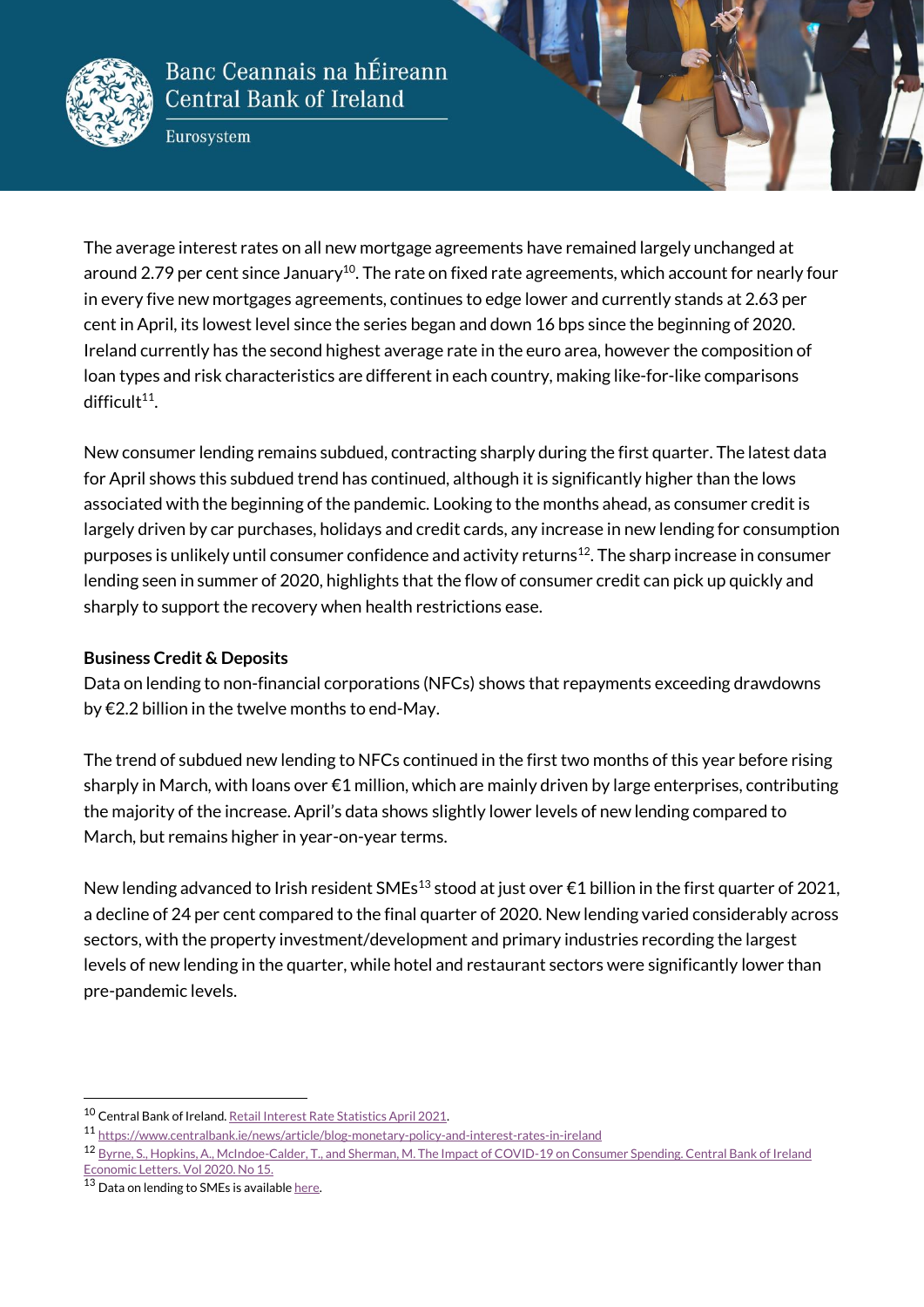

Eurosystem

According to recent analysis on household and SME credit conditions<sup>14</sup>, the decline in of new lending to SME's does not appear to be driven by factors that relate to bank balance sheet constraints, such as capital, access to funding or liquidity. Looking at firms' demand for credit, the latest ECB SAFE survey<sup>15</sup>, covering the six months to March 2021, shows that the percentage of euro area SMEs applying for bank loans declined compared to the previous six months, with a significant proportion citing sufficient availability of internal funds. In Ireland, the extensive set of policies introduced, focusing on wage subsidisation, tax and payment deferrals, grants and direct cost supports as well as lending facilities has helped support firms' liquidity, with some sectors more heavily reliant on these supports than other sectors. The survey also highlights that the financial vulnerability of euro area SMEs remains high, with almost 10 per cent of SMEs encountering major difficulties in running their businesses and servicing debts.

Forward-looking risks to the supply of credit to businesses remain, including the possibility that supply will not meet firm demand for credit as the government liquidity supports are phased out as the economy reopens. While the possibility of an unexpected deterioration in credit quality also exists, which may lead to a tightening of risk appetite by lenders and individual lender decisions, leading to a collectively sub-optimal outcome<sup>10</sup>.



#### **Figure 5: Sectoral use of non-bank lending**

Source: Central Bank of Ireland Statistics, Central Credit Register, CRO, RIAD and Central Bank of Ireland calculation ■ Value of New Loan Agreements 2019-20 (RHS) ● Non-Banks Share of New Lending to the Sector (LHS)

.

<sup>&</sup>lt;sup>14</sup> Credit Conditions for Irish Households and SMEs, availabl[e here.](https://www.centralbank.ie/docs/default-source/publications/economic-letters/credit-conditions-irish-households-and-smes-vol-2021-no-5.pdf?sfvrsn=5)

<sup>15</sup> [https://www.ecb.europa.eu/stats/ecb\\_surveys/safe/html/ecb.safe202106~3746205830.en.html#toc18](https://www.ecb.europa.eu/stats/ecb_surveys/safe/html/ecb.safe202106~3746205830.en.html#toc18)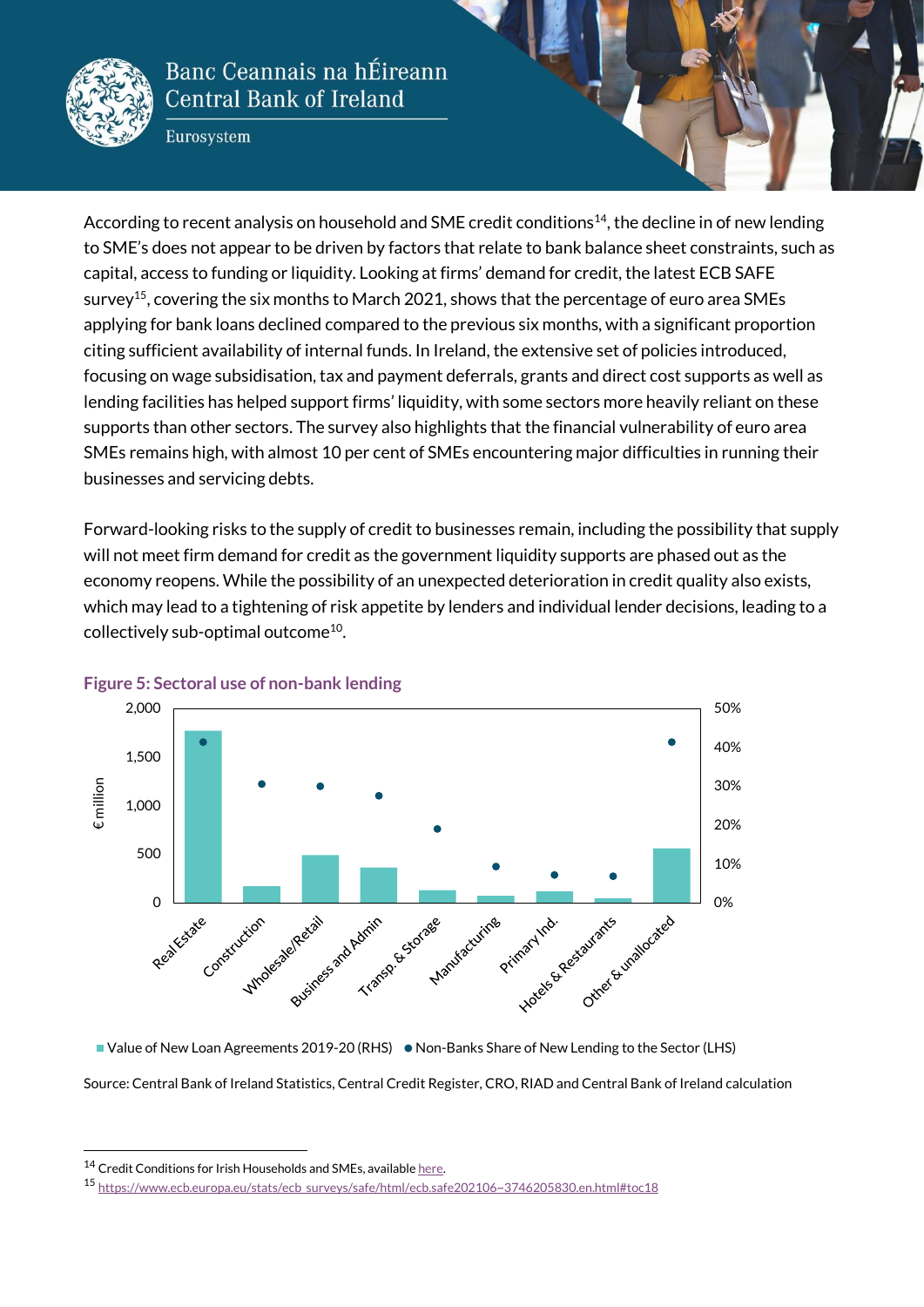

Eurosystem

The non-bank sector provides a growing and important source of credit for Irish SMEs, recent analysis using the Central Bank's Central Credit Register<sup>16</sup>, shows that SMEs borrowed in excess of  $\epsilon$ 1.6 billion from non-bank lenders in 2020. Overall, SMEs had outstanding debts of circa €4.3 billion owed to nonbank lenders at the end of 2020, compared to €19.8 billion owed to banks. The real estate sector received the largest share, at 41 per cent, of their total borrowing from the non-bank sector, which amounted to €1.8 billion between 2019 and 2020 (Figure 5). Non-banks also account for a high share of funding in the wholesale and retail sector, which is heavily concentrated in stocking finance for car dealers, and was one of the few sectors to see a growth in lending in 2020.



#### **Figure 6: Deposits from NFCs; developments in net flows, and annual rate of change**

Source: Central Bank of Ireland

Similarly to households, NFCs have significantly increased their aggregate holdings of deposits. The most recent data, to end-May, shows that the annual increase in NFC deposits has risen by an average of 19 per cent each month since the beginning of the year (Figure 6). Since the beginning of the Covid-19 pandemic in March last year, NFCs deposit lodgements has exceeded withdrawals by  $\epsilon$ 14.4 billion, the vast majority of which are overnight deposits.

#### **Summary**

1

Irish households and NFCs have continued to adapt their financing activities in response to the evolving nature of the COVID-19 pandemic and the corresponding public health measures. As restrictions began to ease in early-May, and supported by the rising consumer sentiment, spending in

<sup>&</sup>lt;sup>16</sup> For more detail on latest Behind The Data, 'The role of non-bank lenders in financing Irish SMEs', see Tiernan Heffernan, Barra McCarthy, [Rory McElligott and Conall Scollard.](https://www.centralbank.ie/statistics/statistical-publications/behind-the-data/the-role-of-non-bank-lenders-in-financing-irish-smes)